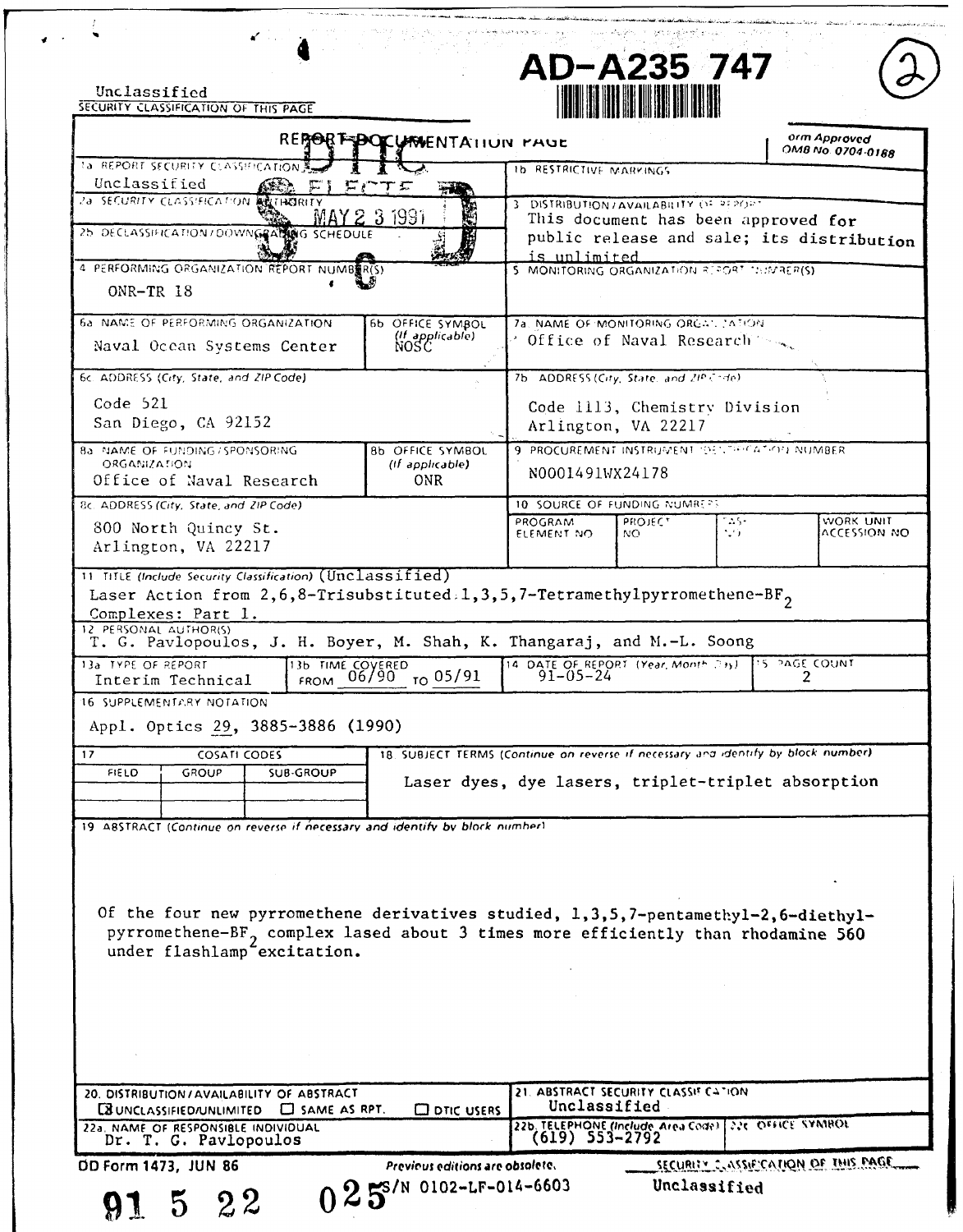## OFFICE OF NAVAL RESEARCH

Contract

N0001491WX24178

4131011 **R&T Code** 

Technical Report No. 18

Laser Action from 2,6,8-Trisubstituted-1,3,5,7-Tetramethylpyrromethene-BF<sub>2</sub> Complex: Part 1

## by

T. G. Pavlopoulos, J. H. Boyer, M. Shah, K. Thangaraj, and M. -L. Soong Prepared for Publication

in the

Applied Optics 29, 3885 (1990)

|               | Accession For                       |     |  |  |  |  |
|---------------|-------------------------------------|-----|--|--|--|--|
|               | <b>NIIS GRAAI</b>                   | N   |  |  |  |  |
| DTIC TAB      |                                     | n j |  |  |  |  |
|               | Unannowneed                         | U   |  |  |  |  |
| Justification |                                     |     |  |  |  |  |
| By.           | Distribution/<br>Availability Codes |     |  |  |  |  |
| Dist          | Avail and/or<br>Special             |     |  |  |  |  |
|               |                                     |     |  |  |  |  |
|               |                                     |     |  |  |  |  |

Naval Ocean Systems Center San Diego, CA 92152

24 May 1991

Reproduction in whole or in part is permitted for any purpose of the United **States Government** 

This document has been approved for public release and sale; its distribution is unlimited,

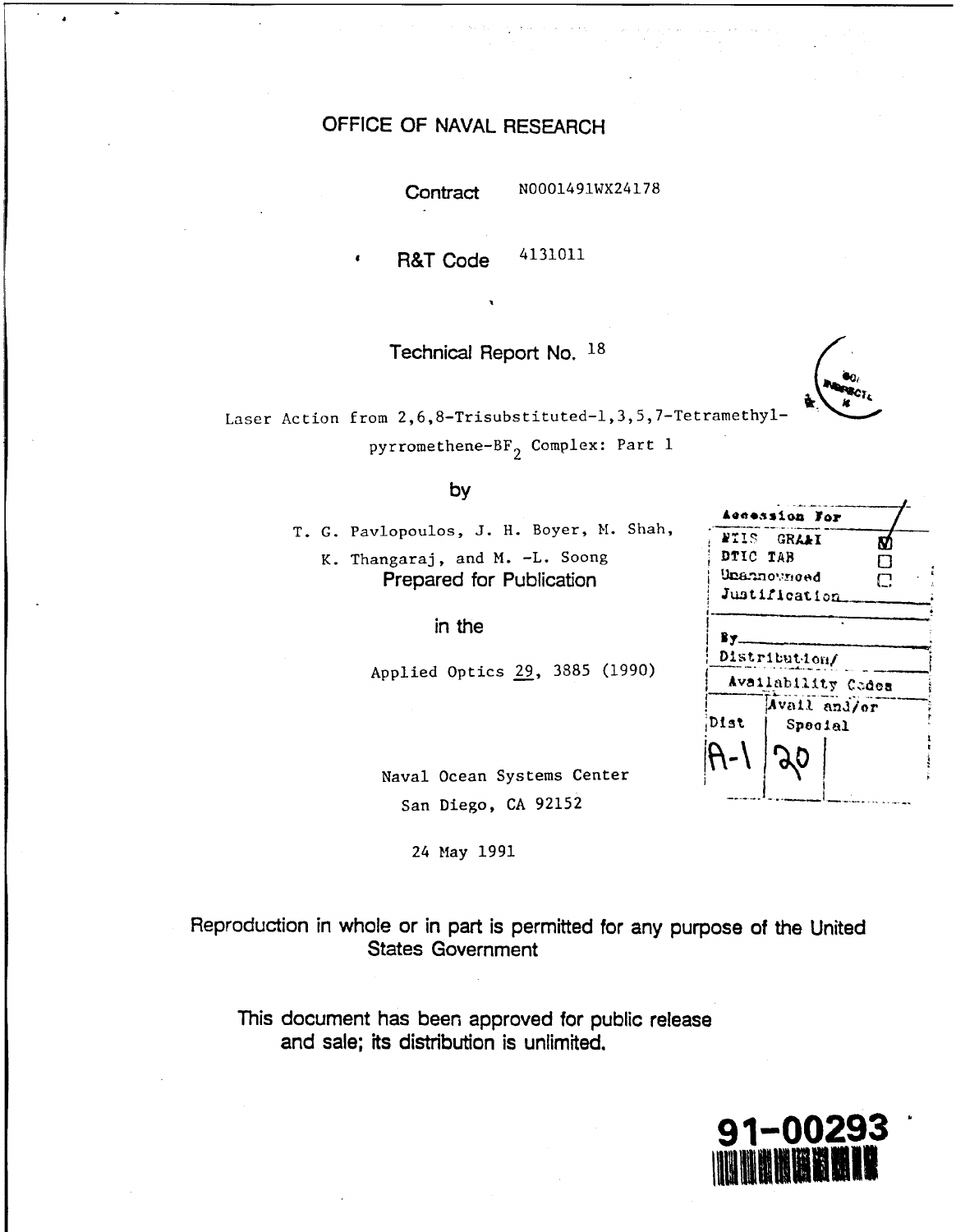- 
- 
- 
- 10 M. Mohebi, B. Jean-Jean, and **J.-C. M. Diels, "Self-Induced** Reflection at a Saturable Interface," Opt. Lett. **14, 1353-1355** 14. M. Born and **F.** *Wolf,* Principles *of* Optics (Pergamon, London,
- 11. F. P. Zscheile and C. L. Comar, "Influence of Preparative Proce-<br>
Chinese Tea," Opt. News 55 (Dec. 1989d).<br>
8. P. W. Smith, J. P. Hermann, W. J. Tomlinson, and P. J. Ma-<br>
loney. "Optical Bistability at a Nonlinear Inte
	-
	- face," Aprfl. F'hvs Lett. **40,** 645-647 **(1982).** verse Shift Induced **by** Total Internal Reflection **of a Circularly**
		- **19S9). 1975), p. 627-633.**

## complexes: part **1 Pyrromethene Complexes 3-6**

Theodore G. Pavlopoulos, Joseph H. Boyer, Mayur Shah. Kannappan Thangaraj, and Mou-Ling Soong

Theodore Pavlopoulos is with **U.S.** Naval Ocean Systems Center, Marine Sciences **&** Technology Department, San *4* **0.83** 547 **51g** 4.86 **<sup>567</sup>** Diego, California **92152;** the other authors are with Uni- **3 0.35 1 30** 493 **5.00 <sup>556</sup>** versity of New Orleans, Chemistry Department. New Or- **I** leans, Louisiana 70148. Received 22 March **1990.**

*Of the four new pyrromethene derivatives studied,* was purchased from Exciton and rhodamine 110 (rhodamine 1,3,5,7,8-pentamethyl-2,6-diethylpyrromethene-BF<sub>2</sub> com-<br>560) from Eastman Kodak Co. Methanol (99.9% spectro-

tation, the coumarin (blue to yellow/green) and xanthene (yellow to red spectral region) laser dyes are presently the  $CH_3$   $R_2$   $CH_3$ most widely used. Among the xanthene laser dyes, the benchmark of laser dyes in efficiently and photostability **is7** rhodamine **6G.** This dye has been known since **19671** and *2* was found by trial and error.

Recently, laser action under flashlamp excitation was re-<br>ported from 1,3,5,7-tetramethylpyrromethene-BF<sub>2</sub> complex 1 (TMP-BF<sub>2</sub>) and 1,3,5,7,8-pentamethylpyrromethene-BF<sub>2</sub> complex 2 (PMP-BF<sub>2</sub>). TMP-BF<sub>2</sub> lased broadband (BB)  $CH_3$  **F** <sup>F</sup> CH<sub>3</sub> somewhat more efficiently than coumnarin **545A** at **533** nm,<sup>2</sup> and PMP-BF<sub>2</sub> lased BB  $\sim$ 3 times more efficiently than cou-<br>marin 545 at 546 nm.<sup>3</sup> To change the spectral and, therefore, BF<sub>2</sub>); (3)  $R_1 = R_2 = CH_3$  (HMP-BF<sub>2</sub>); (4)  $R_1 = C_2H_3, R_2 =$ marin 545 at 546 nm.<sup>3</sup> To change the spectral and, therefore,  $BF_2$ ; (3)  $R_1 = R_2 = CH_3$  (HMP-BF<sub>2</sub>); (4)  $R_1 = C_2H_3, R_2 =$ <br>the laser action properties of a pyrromethene-BF<sub>2</sub> complex  $CH_3$ ; (5)  $R_1 = CO_2C_2H_3, R_2 = C_2H_3$ ; the laser action properties of a pyrromethene-BF<sub>2</sub> complex  $CH_3$ ; (5)  $R_1 = CO_2C_2H_5$ ,  $R_2 = C_2H_5$ ; (6)  $R_1 = NO_2$ ,  $R_2 = CH_3$ .<br>(4,4-difluoro-4-bora-3a,4a-diaza-s-indacene), we performed *1,2,3,5,6,7,8-heptamethylpyrromet* substitutions in the 2-, 6-, and 8-positions of the pyrrometh-<br>ene-BF<sub>2</sub> molecule while maintaining the four methyl groups ene-BF2 molecule while maintaining the four methyl groups solved in a 2 **X** 10-'-M solution of ethyl alcohol. Laser action

For testing, the same small dye laser was used as in Ref. 4. Its highest input energy was **10 J** from an **EG&G FX139C-2** in methyl or ethyl alcohol of the new laser dyes we studied. flashlamp, producing a pulse ~600 ns long at the halfwidth When methyl alcohol was used as a solven<br>The having an ~200-ns rise time. The laser output energy only 2/3 as efficiently as in ethyl alcohol. and having an ~200-ns rise time. The laser output energy only 2/3 as efficiently as in ethyl alcohol.<br>was measured with a Scientech model 365 power/energy Because rhodamine 560 exhibits laser action BB at ~570 was measured with a Scientech model 365 power/energy meter. The spectroscopic equipment used to measure the meter. The spectroscopic equipment used to measure the nm (in a  $2 \times 10^{-4}$ -M solution in ethyl alcohol), it was used for<br>triplet extinction coefficients  $\epsilon_T$  of the new laser dyes was the comparison. Note, however, that triplet extinction coefficients  $\epsilon_T$  of the new laser dyes was the comparison. Note, however, that rhodamine 560 cannot be<br>same as in Ref. 5. McClure's method was used.<sup>6</sup> The fluo- labeled as an efficient or very stable rescence spectra and quantum fluorescence yields **Qp** were therefore, also used rhodamine **575** (in a 2 X 10'-M Solution measured with a Perkin-Elmer Corp. **LS-5B** luminescence in ethyl alcohol) as **a** standard. It showed **laser** action **BR** at spectrometer. The visible/UV absorption spectra of the dyes were recorded with a Cary 17 spectrophotometer. **thene laser dyes in efficiency and photostability.** 

ر<br>منابعة والأكتاب المعاون

<. **IS7 .,**

Laser action from 2,6,8-position trisubstituted<br>1,3,5,7-tetramethylpyrromethene-BF<sub>2</sub><br>Extinction) Coefficient e<sub>s</sub>, and Laser Action Wavelength  $\lambda_{ss}$  of the (Extinction) Coefficient es, and Laser Action Wavelength  $\lambda_{ss$ 

| Complex | O,   | $\lambda_{\rm r}({\rm nm})$ | $\lambda_{\rm s}(nm)$ | $\log \epsilon_{\rm s}$ | $\lambda_{\rm in}(nm)$ |
|---------|------|-----------------------------|-----------------------|-------------------------|------------------------|
|         | 0.70 | 544                         | 518                   | 4.83                    | 566                    |
|         | 0.83 | 547                         | 518                   | 4.86                    | 567                    |
|         | 0.35 | 530                         | 493                   | 5.00                    | 556                    |
| ٥       | 0.31 | 533                         | 494                   | 4.62                    | 559                    |

1,3,5,7,8-pentamethyl-2,6-diethylpyrromethene-BF<sub>2</sub> com-<br>plex lased  $\sim$ 3 times more efficiently than rhodamine 560 scopic grade) was obtained from Aldrich Chemical Co., ethyl<br>under flashlamp excitation. <br>alcohol (190 pro For obtaining efficient laser action under flashlamp exci-<br>Lancaster Synthesis, Ltd.



wavelength (BB) and other spectroscopic data are collected<br>in Table I; 2 × 10<sup>-4</sup> M was about the upper limit of solubility

labeled as an efficient or very stable xanthene laser dye. We.

The synthesis of the four substituted pyrromethene-BF<sub>2</sub> As is apparent from Fig. 1,  $\text{HMP-BF}_2$  lases about twice as<br>complexes 3–6 will be reported elsewhere. Rhodamine 575 efficiently as rhodamine 560 and ~10% more effic **efficiently as rhodamine 560 and**  $\sim$ **10% more efficiently than** 

20 September **1990** i' Vol. **29, No.** 2? **1 APPLIED OPTICGS 3WS**